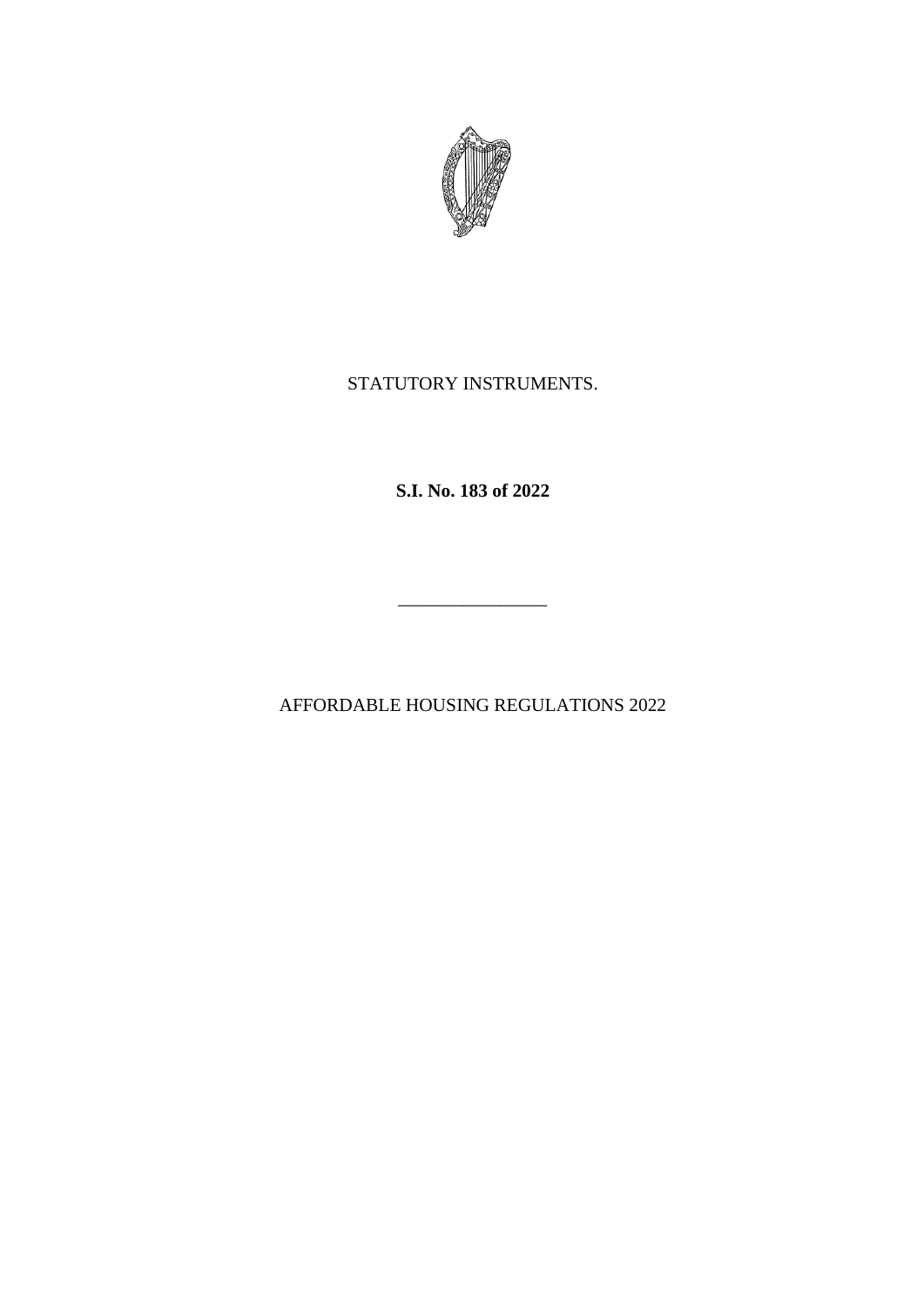## S.I. No. 183 of 2022

#### AFFORDABLE HOUSING REGULATIONS 2022

I, DARRAGH O'BRIEN, Minister for Housing, Local Government and Heritage, in exercise of the powers conferred on me by sections 3 and 10 of the Affordable Housing Act 2021 (No. 25 of 2021), with the consent of the Minister for Public Expenditure and Reform, hereby make the following regulations:

### **Citation**

1. These Regulations may be cited as the Affordable Housing Regulations 2022.

#### **Eligibility under section 10 of Affordable Housing Act 2021**

2. (1) An applicant shall not be eligible for an affordable dwelling under an affordable dwelling purchase arrangement where the gross income of the applicant multiplied by 3.5 exceeds 85.5 per cent of the market value of the dwelling concerned as calculated and determined by the housing authority pursuant to section 14(3) of the Affordable Housing Act 2021.

(2) The assessable income for the purpose of paragraph (1) shall be the gross income of the applicant for the relevant year, calculated in accordance with the Affordable Housing Income Assessment Policy issued, with the consent of the Minister for Public Expenditure and Reform, by the Minister for Housing, Local Government and Heritage.

(3) Notwithstanding paragraphs (1) and (2), an applicant shall not be ineligible for an affordable dwelling purchase arrangement on the basis of those paragraphs where the applicant is unable to secure, from a bank or financial institution, a mortgage for 85.5 per cent, or more, of the market value of the dwelling concerned and produces written evidence to that effect from a bank or financial institution.

- (4) Where the applicant has savings or money in excess of
	- (*a*) the amount required for a deposit, and
	- (*b*) an additional  $\epsilon$ 30,000,

that excess shall be added to the applicant's deemed purchasing power and where the total exceeds 95% of market value of the dwelling concerned the applicant shall not be eligible for an affordable dwelling under an affordable dwelling purchase arrangement.

(5) For the purpose of paragraph (4), an applicant's deemed purchasing power shall be –

- (*a*) the applicant's gross income multiplied by 3.5, and the total divided by 9 and multiplied by 10, or
- (*b*) where paragraph (3) applies, the maximum mortgage the applicant can obtain from a bank or financial institution, as

*Notice of the making of this Statutory Instrument was published in "Iris Oifigiúil" of* 19*th April,* 2022*.*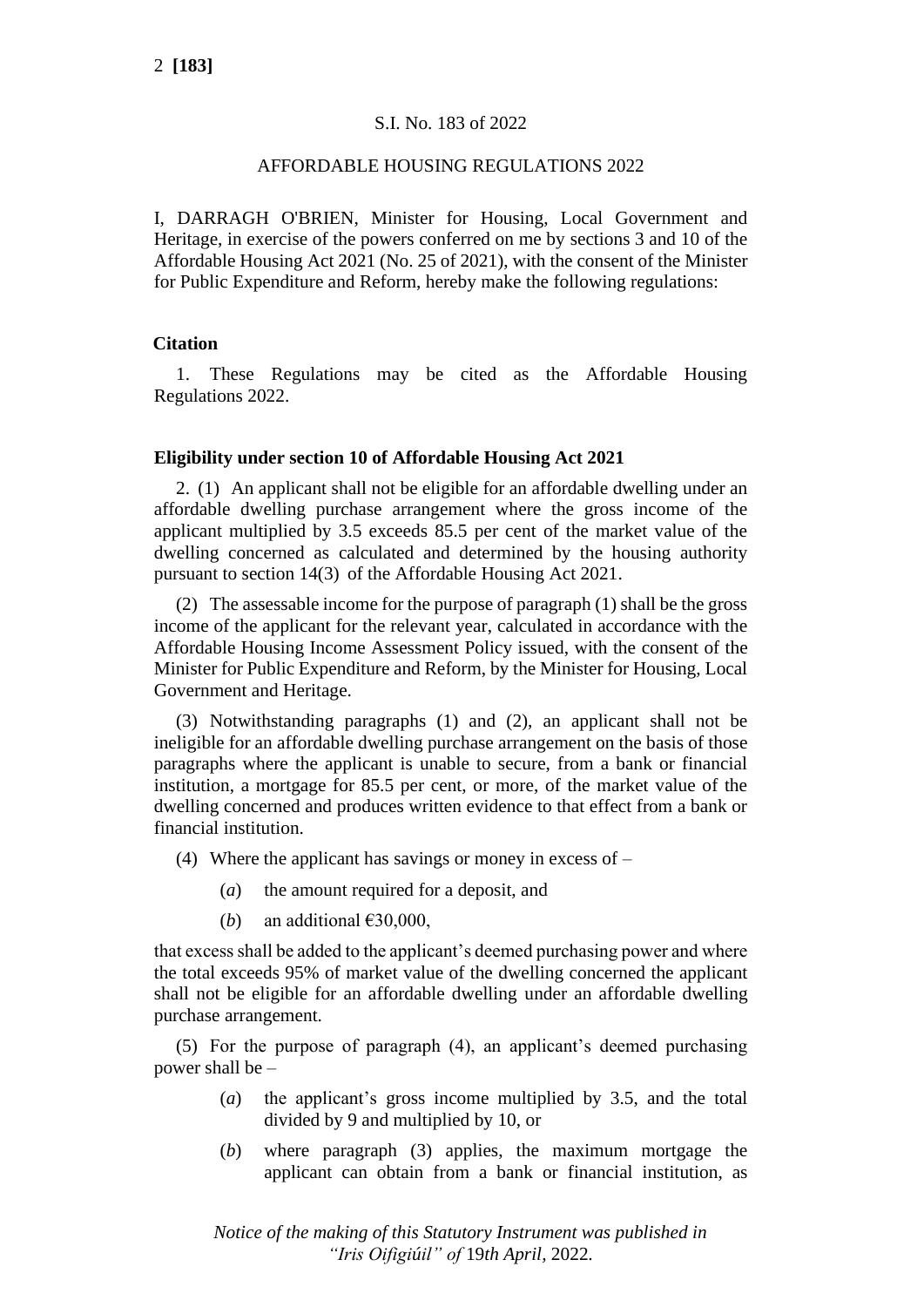confirmed by written evidence from a bank or financial institution, divided by 9 and multiplied by 10,

and the deposit shall be calculated on the basis that it is –

- (i) the applicant's gross income multiplied by 3.5 and divided by 9 or,
- (ii) where paragraph (3) applies, the maximum mortgage the applicant can obtain from a bank or financial institution, as confirmed by written evidence from a bank or financial institution, divided by 9.

The Minister for Public Expenditure and Reform consents to the making of the foregoing Regulations.



GIVEN under my Official Seal, 13 April, 2022.

MICHAEL MCGRATH, Minister for Public Expenditure and Reform.



GIVEN under my Official Seal, 13 April, 2022.

DARRAGH O'BRIEN, Minister for Housing, Local Government and Heritage.